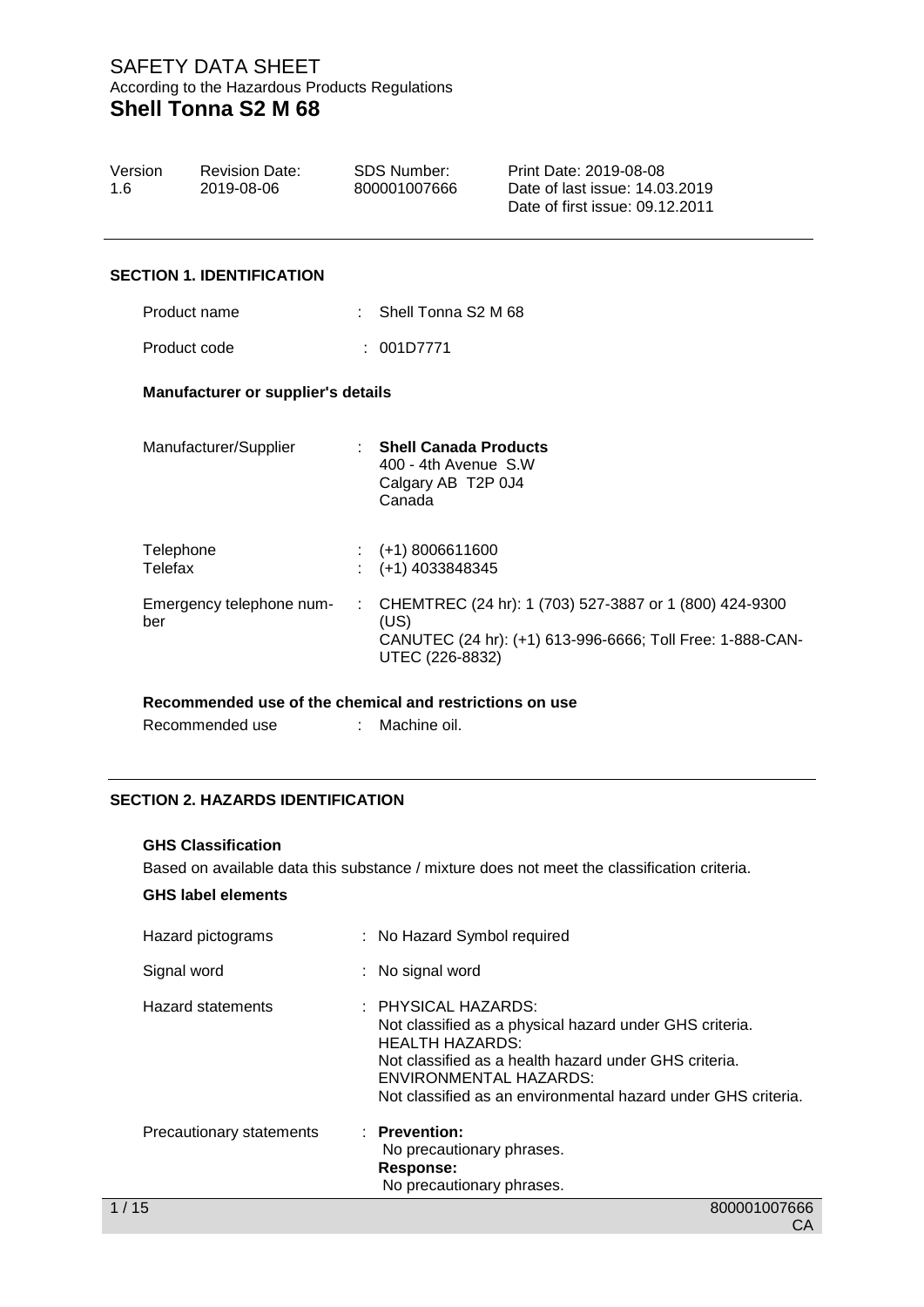| Version | <b>Revision Date:</b> |
|---------|-----------------------|
| 1.6     | 2019-08-06            |

SDS Number: 800001007666 Print Date: 2019-08-08 Date of last issue: 14.03.2019 Date of first issue: 09.12.2011

#### **Storage:**

No precautionary phrases. **Disposal:**  No precautionary phrases.

#### **Other hazards which do not result in classification**

Prolonged or repeated skin contact without proper cleaning can clog the pores of the skin resulting in disorders such as oil acne/folliculitis. Used oil may contain harmful impurities. Not classified as flammable but will burn.

### **SECTION 3. COMPOSITION/INFORMATION ON INGREDIENTS**

| Substance name  | $:$ Shell Tonna S2 M 68                                                                                                                                                                 |
|-----------------|-----------------------------------------------------------------------------------------------------------------------------------------------------------------------------------------|
| Chemical nature | : Highly refined mineral oils and additives.<br>The highly refined mineral oil contains <3% (w/w) DMSO-<br>extract, according to IP346.                                                 |
|                 | * contains one or more of the following CAS-numbers: 64742-<br>53-6, 64742-54-7, 64742-55-8, 64742-56-9, 64742-65-0,<br>68037-01-4, 72623-86-0, 72623-87-1, 8042-47-5, 848301-69-<br>9. |

#### **Hazardous components**

| Chemical name                                                    | CAS-No. | Concentration (% w/w) |
|------------------------------------------------------------------|---------|-----------------------|
| Interchangeable low viscosity base oil (<20,5 cSt   Not Assigned |         | $0 - 90$              |
| @40°C) *                                                         |         |                       |

#### **SECTION 4. FIRST-AID MEASURES**

| If inhaled                                                        | : No treatment necessary under normal conditions of use.<br>If symptoms persist, obtain medical advice.                                                                                     |
|-------------------------------------------------------------------|---------------------------------------------------------------------------------------------------------------------------------------------------------------------------------------------|
| In case of skin contact                                           | : Remove contaminated clothing. Flush exposed area with wa-<br>ter and follow by washing with soap if available.<br>If persistent irritation occurs, obtain medical attention.              |
| In case of eye contact                                            | : Flush eye with copious quantities of water.<br>Remove contact lenses, if present and easy to do. Continue<br>rinsing.<br>If persistent irritation occurs, obtain medical attention.       |
| If swallowed                                                      | : In general no treatment is necessary unless large quantities<br>are swallowed, however, get medical advice.                                                                               |
| Most important symptoms<br>and effects, both acute and<br>delayed | : Oil acne/folliculitis signs and symptoms may include formation<br>of black pustules and spots on the skin of exposed areas.<br>Ingestion may result in nausea, vomiting and/or diarrhoea. |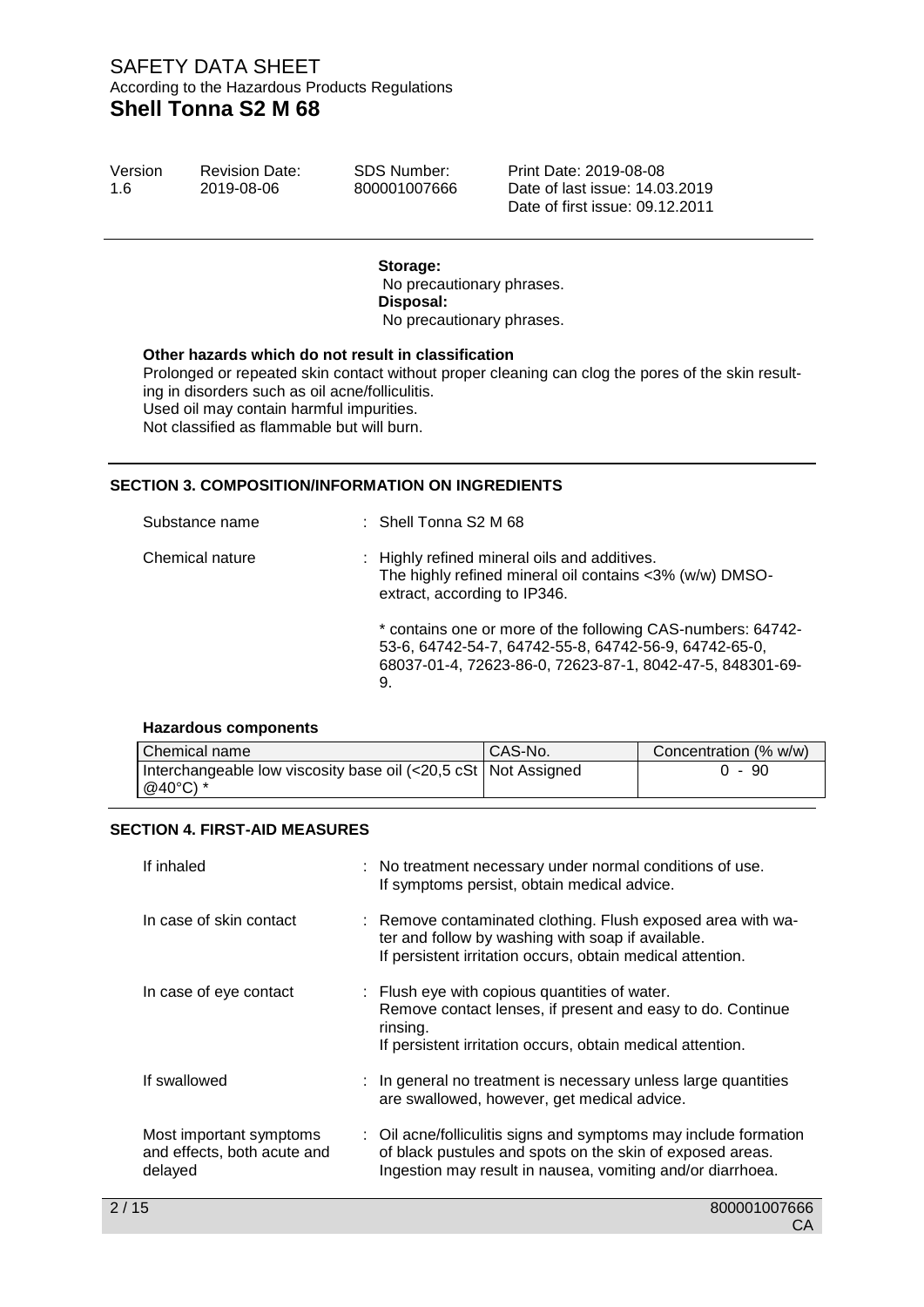| Version<br>1.6 | <b>Revision Date:</b><br>2019-08-06              |  | <b>SDS Number:</b><br>800001007666 | Print Date: 2019-08-08<br>Date of last issue: 14.03.2019<br>Date of first issue: 09.12.2011                                                                                                                                                                                                                                                                             |  |
|----------------|--------------------------------------------------|--|------------------------------------|-------------------------------------------------------------------------------------------------------------------------------------------------------------------------------------------------------------------------------------------------------------------------------------------------------------------------------------------------------------------------|--|
|                | Protection of first-aiders                       |  | incident, injury and surroundings. | : When administering first aid, ensure that you are wearing the<br>appropriate personal protective equipment according to the                                                                                                                                                                                                                                           |  |
|                | Notes to physician                               |  | : Treat symptomatically.           |                                                                                                                                                                                                                                                                                                                                                                         |  |
|                | <b>SECTION 5. FIRE-FIGHTING MEASURES</b>         |  |                                    |                                                                                                                                                                                                                                                                                                                                                                         |  |
|                | Suitable extinguishing media                     |  |                                    | Foam, water spray or fog. Dry chemical powder, carbon diox-<br>ide, sand or earth may be used for small fires only.                                                                                                                                                                                                                                                     |  |
|                | Unsuitable extinguishing<br>media                |  | Do not use water in a jet.         |                                                                                                                                                                                                                                                                                                                                                                         |  |
|                | Specific hazards during fire-<br>fighting        |  | gases (smoke).<br>occurs.          | Hazardous combustion products may include:<br>A complex mixture of airborne solid and liquid particulates and<br>Carbon monoxide may be evolved if incomplete combustion<br>Unidentified organic and inorganic compounds.                                                                                                                                               |  |
|                | Specific extinguishing meth-<br>ods              |  |                                    | Use extinguishing measures that are appropriate to local cir-<br>cumstances and the surrounding environment.                                                                                                                                                                                                                                                            |  |
|                | Special protective equipment<br>for firefighters |  |                                    | Proper protective equipment including chemical resistant<br>gloves are to be worn; chemical resistant suit is indicated if<br>large contact with spilled product is expected. Self-Contained<br>Breathing Apparatus must be worn when approaching a fire in<br>a confined space. Select fire fighter's clothing approved to<br>relevant Standards (e.g. Europe: EN469). |  |

# **SECTION 6. ACCIDENTAL RELEASE MEASURES**

| tive equipment and emer-<br>gency procedures             | Personal precautions, protec- : Avoid contact with skin and eyes.                                                                                                                                                                                                                                                            |
|----------------------------------------------------------|------------------------------------------------------------------------------------------------------------------------------------------------------------------------------------------------------------------------------------------------------------------------------------------------------------------------------|
| <b>Environmental precautions</b>                         | : Use appropriate containment to avoid environmental contami-<br>nation. Prevent from spreading or entering drains, ditches or<br>rivers by using sand, earth, or other appropriate barriers.                                                                                                                                |
|                                                          | Local authorities should be advised if significant spillages<br>cannot be contained.                                                                                                                                                                                                                                         |
| Methods and materials for<br>containment and cleaning up | : Slippery when spilt. Avoid accidents, clean up immediately.<br>Prevent from spreading by making a barrier with sand, earth<br>or other containment material.<br>Reclaim liquid directly or in an absorbent.<br>Soak up residue with an absorbent such as clay, sand or other<br>suitable material and dispose of properly. |
| 3/15                                                     | 800001007666                                                                                                                                                                                                                                                                                                                 |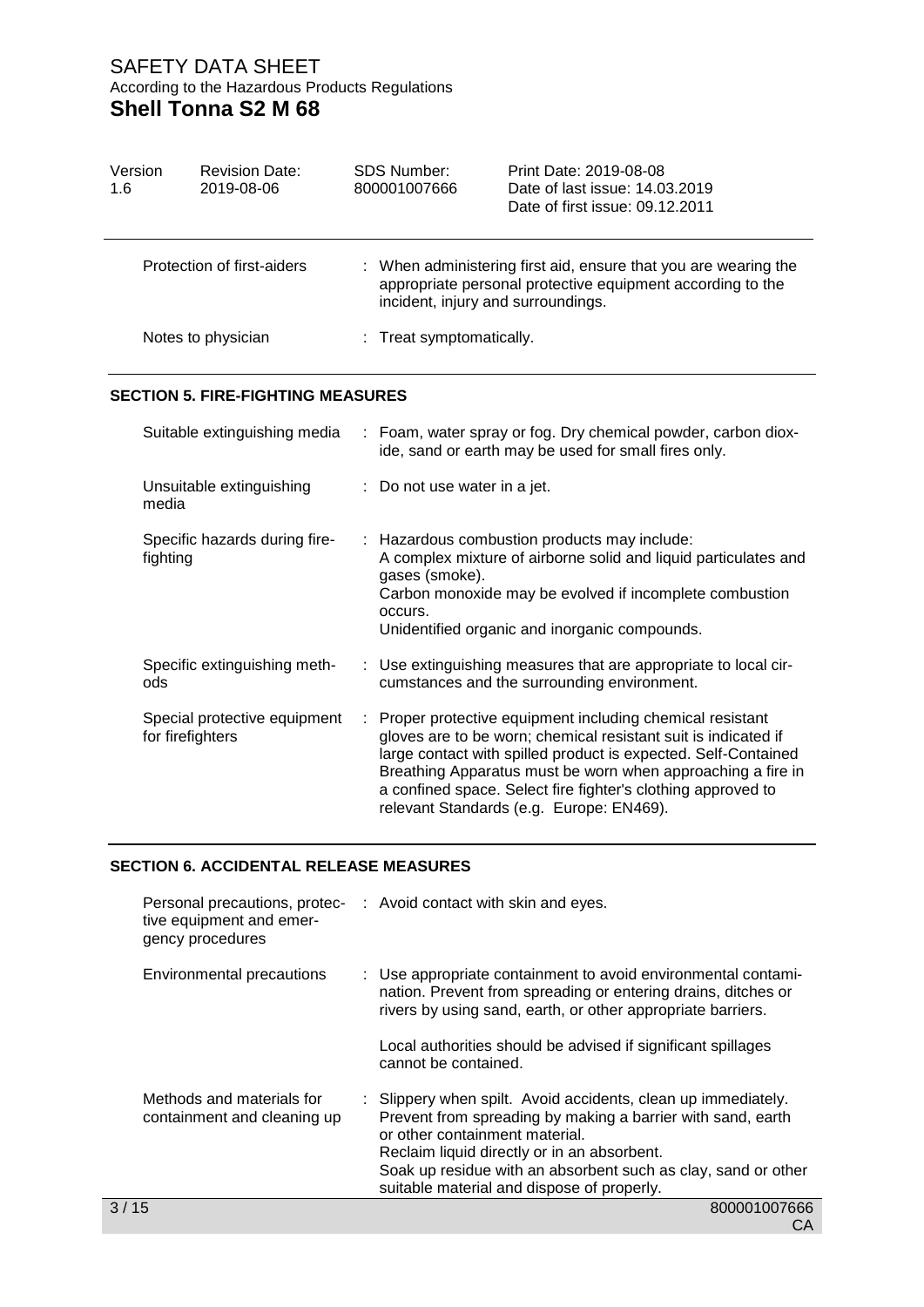| Version<br>1.6 | <b>Revision Date:</b><br>2019-08-06    | <b>SDS Number:</b><br>Print Date: 2019-08-08<br>800001007666<br>Date of last issue: 14.03.2019<br>Date of first issue: 09.12.2011                                                                                                                                                                             |  |
|----------------|----------------------------------------|---------------------------------------------------------------------------------------------------------------------------------------------------------------------------------------------------------------------------------------------------------------------------------------------------------------|--|
|                | Additional advice                      | : For guidance on selection of personal protective equipment<br>see Chapter 8 of this Safety Data Sheet.<br>For guidance on disposal of spilled material see Chapter 13 of<br>this Safety Data Sheet.                                                                                                         |  |
|                | <b>SECTION 7. HANDLING AND STORAGE</b> |                                                                                                                                                                                                                                                                                                               |  |
|                | <b>General Precautions</b>             | : Use local exhaust ventilation if there is risk of inhalation of<br>vapours, mists or aerosols.<br>Use the information in this data sheet as input to a risk as-<br>sessment of local circumstances to help determine appropri-<br>ate controls for safe handling, storage and disposal of this<br>material. |  |
|                | Advice on safe handling                | : Avoid prolonged or repeated contact with skin.<br>Avoid inhaling vapour and/or mists.<br>When handling product in drums, safety footwear should be<br>worn and proper handling equipment should be used.<br>Properly dispose of any contaminated rags or cleaning mate-<br>rials in order to prevent fires. |  |
|                | Avoidance of contact                   | Strong oxidising agents.                                                                                                                                                                                                                                                                                      |  |
|                | <b>Product Transfer</b>                | Proper grounding and bonding procedures should be used<br>during all bulk transfer operations to avoid static accumulation.                                                                                                                                                                                   |  |
|                | <b>Storage</b><br>Other data           | Keep container tightly closed and in a cool, well-ventilated<br>place.<br>Use properly labeled and closable containers.                                                                                                                                                                                       |  |
|                |                                        | Store at ambient temperature.                                                                                                                                                                                                                                                                                 |  |
|                | Packaging material                     | : Suitable material: For containers or container linings, use mild<br>steel or high density polyethylene.<br>Unsuitable material: PVC.                                                                                                                                                                        |  |
|                | <b>Container Advice</b>                | : Polyethylene containers should not be exposed to high tem-<br>peratures because of possible risk of distortion.                                                                                                                                                                                             |  |

## **SECTION 8. EXPOSURE CONTROLS AND PERSONAL PROTECTION**

|        | Components with workplace control parameters |         |            |                 |                    |
|--------|----------------------------------------------|---------|------------|-----------------|--------------------|
|        | Components                                   | CAS-No. | Value tvpe | Control parame- | <b>Basis</b>       |
| 4 / 15 |                                              |         |            |                 | 800001007666<br>CA |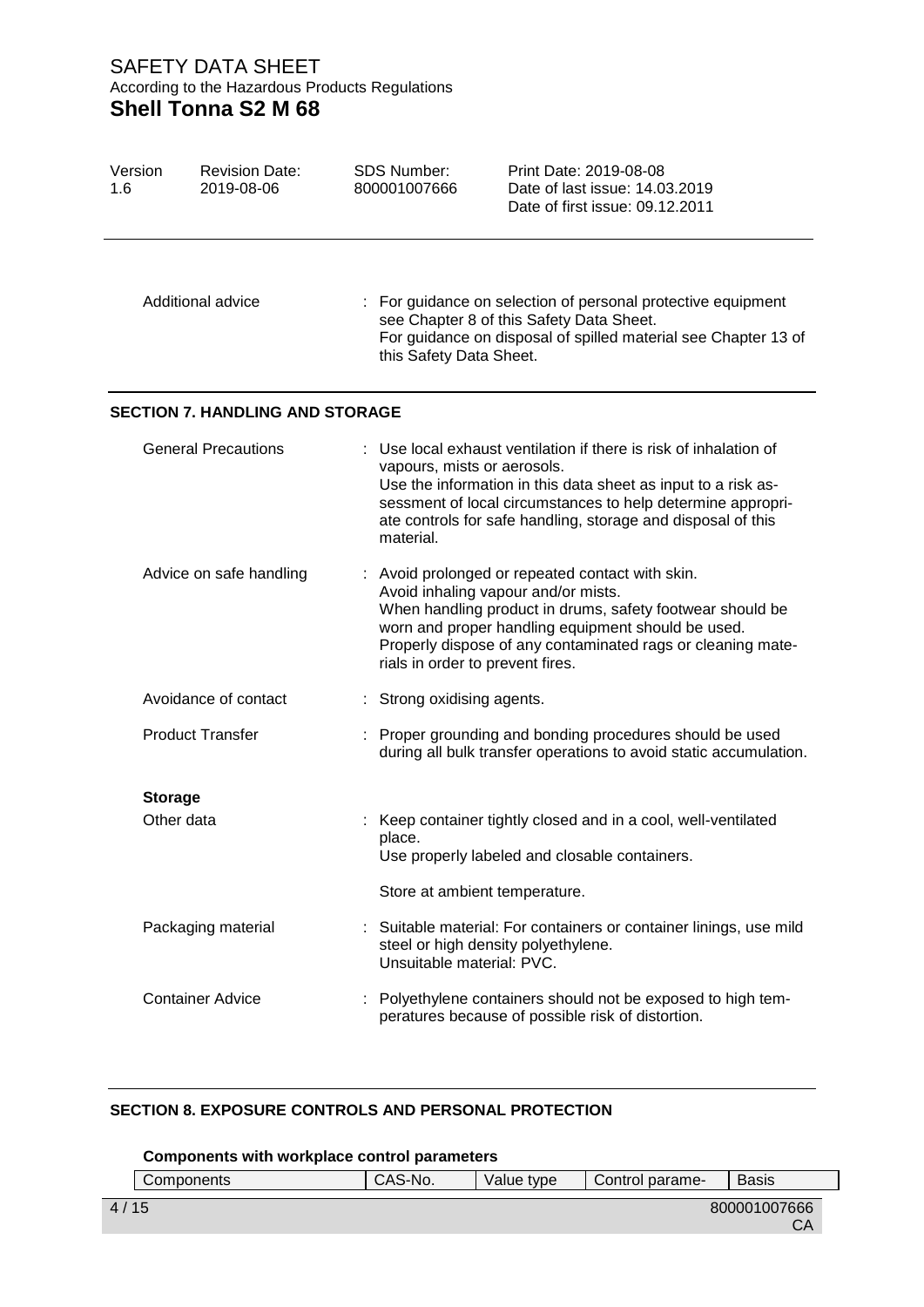| Version | <b>Revision Date:</b> | <b>SDS Number:</b> |
|---------|-----------------------|--------------------|
| 1.6     | 2019-08-06            | 800001007666       |

Print Date: 2019-08-08 Date of last issue: 14.03.2019 Date of first issue: 09.12.2011

|                   |              | (Form of<br>exposure)         | ters / Permissible<br>concentration |          |
|-------------------|--------------|-------------------------------|-------------------------------------|----------|
| Oil mist, mineral | Not Assigned | TWA (Mist)                    | $5 \text{ mg/m}$                    | OSHA Z-1 |
|                   |              | TWA (Inhal-<br>able fraction) | $5 \text{ mg/m}$                    | ACGIH    |

#### **Biological occupational exposure limits**

No biological limit allocated.

### **Monitoring Methods**

Monitoring of the concentration of substances in the breathing zone of workers or in the general workplace may be required to confirm compliance with an OEL and adequacy of exposure controls. For some substances biological monitoring may also be appropriate.

Validated exposure measurement methods should be applied by a competent person and samples analysed by an accredited laboratory.

Examples of sources of recommended exposure measurement methods are given below or contact the supplier. Further national methods may be available.

National Institute of Occupational Safety and Health (NIOSH), USA: Manual of Analytical Methods http://www.cdc.gov/niosh/

Occupational Safety and Health Administration (OSHA), USA: Sampling and Analytical Methods http://www.osha.gov/

Health and Safety Executive (HSE), UK: Methods for the Determination of Hazardous Substances http://www.hse.gov.uk/

Institut für Arbeitsschutz Deutschen Gesetzlichen Unfallversicherung (IFA) , Germany http://www.dguv.de/inhalt/index.jsp

L'Institut National de Recherche et de Securité, (INRS), France http://www.inrs.fr/accueil

### **Engineering measures**

| : The level of protection and types of controls necessary will<br>vary depending upon potential exposure conditions. Select<br>controls based on a risk assessment of local circumstances.<br>Appropriate measures include:<br>Adequate ventilation to control airborne concentrations. |
|-----------------------------------------------------------------------------------------------------------------------------------------------------------------------------------------------------------------------------------------------------------------------------------------|
| Where material is heated, sprayed or mist formed, there is<br>greater potential for airborne concentrations to be generated.                                                                                                                                                            |
| General Information:<br>Define procedures for safe handling and maintenance of<br>controls.<br>Educate and train workers in the hazards and control<br>measures relevant to normal activities associated with this                                                                      |
| product.<br>Ensure appropriate selection, testing and maintenance of<br>equipment used to control exposure, e.g. personal protective<br>equipment, local exhaust ventilation.<br>Drain down system prior to equipment break-in or mainte-                                               |
| nance.<br>Retain drain downs in sealed storage pending disposal or<br>subsequent recycle.                                                                                                                                                                                               |

Always observe good personal hygiene measures, such as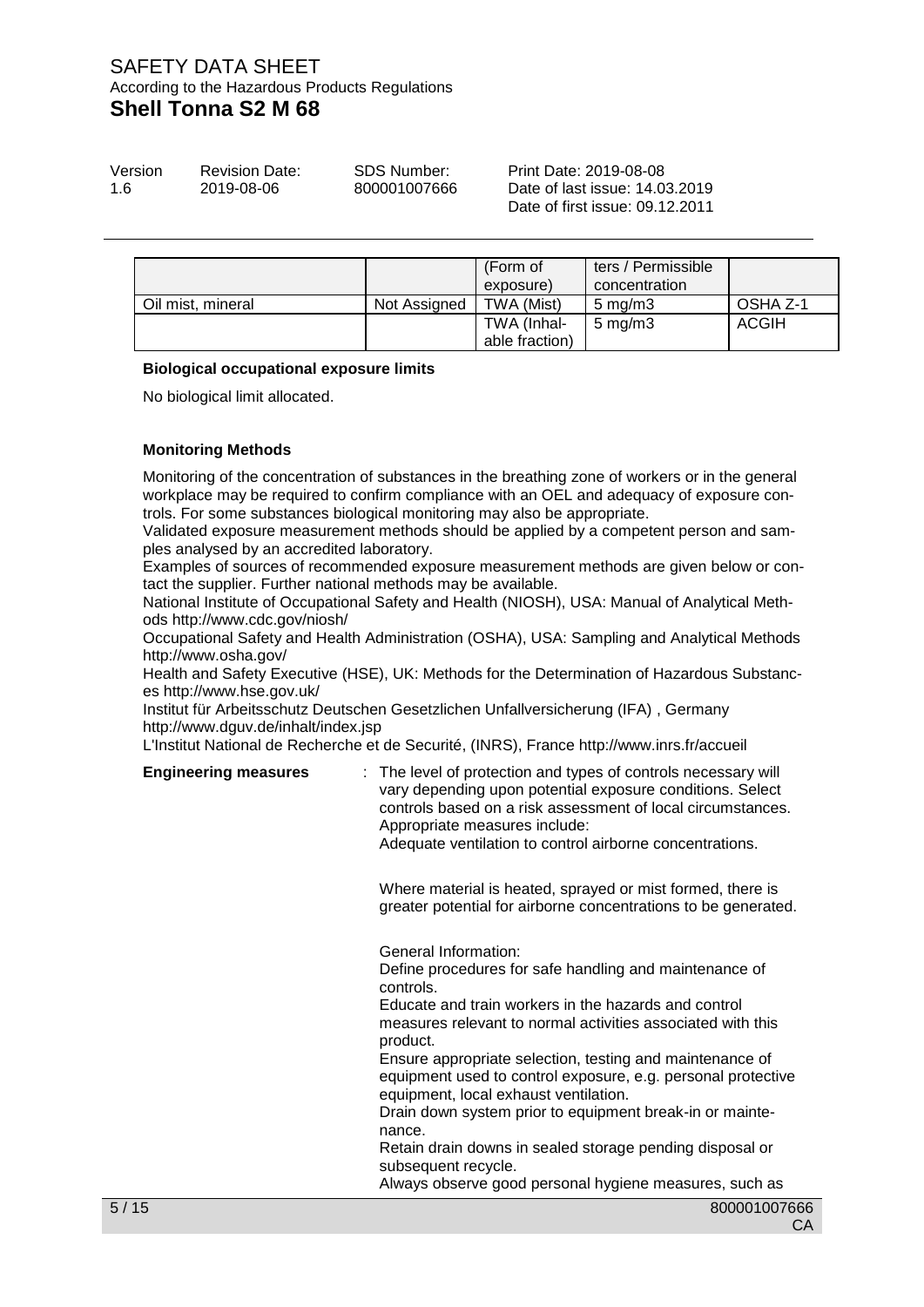| Version<br>1.6 | <b>Revision Date:</b><br>2019-08-06 | <b>SDS Number:</b><br>800001007666    | Print Date: 2019-08-08<br>Date of last issue: 14.03.2019<br>Date of first issue: 09.12.2011                                                                                                                                                                                                                                                                                                                                                                                                                                                                                                                                                                                                                                                                                                                                                                                                                                                                                                                                                                                                                                                                                                                                                                                                                                                                                                                                                                                                                  |
|----------------|-------------------------------------|---------------------------------------|--------------------------------------------------------------------------------------------------------------------------------------------------------------------------------------------------------------------------------------------------------------------------------------------------------------------------------------------------------------------------------------------------------------------------------------------------------------------------------------------------------------------------------------------------------------------------------------------------------------------------------------------------------------------------------------------------------------------------------------------------------------------------------------------------------------------------------------------------------------------------------------------------------------------------------------------------------------------------------------------------------------------------------------------------------------------------------------------------------------------------------------------------------------------------------------------------------------------------------------------------------------------------------------------------------------------------------------------------------------------------------------------------------------------------------------------------------------------------------------------------------------|
|                |                                     | Practice good housekeeping.           | washing hands after handling the material and before eating,<br>drinking, and/or smoking. Routinely wash work clothing and<br>protective equipment to remove contaminants. Discard con-<br>taminated clothing and footwear that cannot be cleaned.                                                                                                                                                                                                                                                                                                                                                                                                                                                                                                                                                                                                                                                                                                                                                                                                                                                                                                                                                                                                                                                                                                                                                                                                                                                           |
|                | Personal protective equipment       |                                       |                                                                                                                                                                                                                                                                                                                                                                                                                                                                                                                                                                                                                                                                                                                                                                                                                                                                                                                                                                                                                                                                                                                                                                                                                                                                                                                                                                                                                                                                                                              |
|                | Respiratory protection              | conditions of use.<br>>65°C (149°F)]. | : No respiratory protection is ordinarily required under normal<br>In accordance with good industrial hygiene practices, precau-<br>tions should be taken to avoid breathing of material.<br>If engineering controls do not maintain airborne concentra-<br>tions to a level which is adequate to protect worker health,<br>select respiratory protection equipment suitable for the spe-<br>cific conditions of use and meeting relevant legislation.<br>Check with respiratory protective equipment suppliers.<br>Where air-filtering respirators are suitable, select an appro-<br>priate combination of mask and filter.<br>Select a filter suitable for the combination of organic gases<br>and vapours and particles [Type A/Type P boiling point                                                                                                                                                                                                                                                                                                                                                                                                                                                                                                                                                                                                                                                                                                                                                      |
|                | Hand protection                     |                                       |                                                                                                                                                                                                                                                                                                                                                                                                                                                                                                                                                                                                                                                                                                                                                                                                                                                                                                                                                                                                                                                                                                                                                                                                                                                                                                                                                                                                                                                                                                              |
|                | Remarks                             |                                       | : Where hand contact with the product may occur the use of<br>gloves approved to relevant standards (e.g. Europe: EN374,<br>US: F739) made from the following materials may provide<br>suitable chemical protection. PVC, neoprene or nitrile rubber<br>gloves Suitability and durability of a glove is dependent on<br>usage, e.g. frequency and duration of contact, chemical re-<br>sistance of glove material, dexterity. Always seek advice from<br>glove suppliers. Contaminated gloves should be replaced.<br>Personal hygiene is a key element of effective hand care.<br>Gloves must only be worn on clean hands. After using<br>gloves, hands should be washed and dried thoroughly. Appli-<br>cation of a non-perfumed moisturizer is recommended.<br>For continuous contact we recommend gloves with break-<br>through time of more than 240 minutes with preference for ><br>480 minutes where suitable gloves can be identified. For<br>short-term/splash protection we recommend the same but<br>recognize that suitable gloves offering this level of protection<br>may not be available and in this case a lower breakthrough<br>time maybe acceptable so long as appropriate maintenance<br>and replacement regimes are followed. Glove thickness is not<br>a good predictor of glove resistance to a chemical as it is<br>dependent on the exact composition of the glove material.<br>Glove thickness should be typically greater than 0.35 mm<br>depending on the glove make and model. |
|                | Eye protection                      |                                       | : If material is handled such that it could be splashed into eyes,<br>protective eyewear is recommended.                                                                                                                                                                                                                                                                                                                                                                                                                                                                                                                                                                                                                                                                                                                                                                                                                                                                                                                                                                                                                                                                                                                                                                                                                                                                                                                                                                                                     |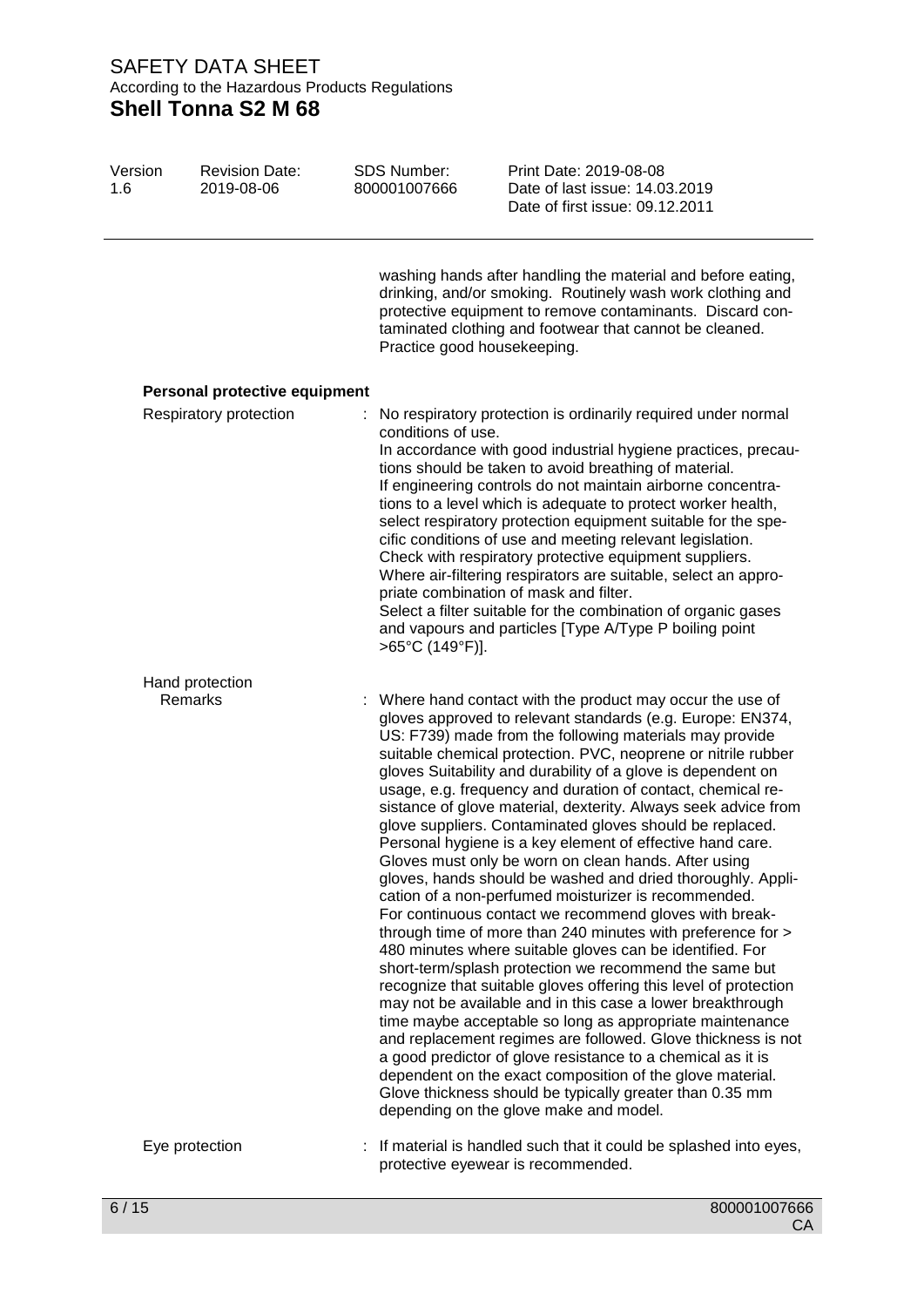| Version<br>1.6 | <b>Revision Date:</b><br>2019-08-06 | SDS Number:<br>800001007666 | Print Date: 2019-08-08<br>Date of last issue: 14,03,2019<br>Date of first issue: 09.12.2011                            |
|----------------|-------------------------------------|-----------------------------|------------------------------------------------------------------------------------------------------------------------|
|                | Skin and body protection            | work clothes.               | : Skin protection is not ordinarily required beyond standard<br>It is good practice to wear chemical resistant gloves. |
|                | Thermal hazards                     | Not applicable              |                                                                                                                        |
|                | Protective measures                 |                             | : Personal protective equipment (PPE) should meet recom-<br>mended national standards. Check with PPE suppliers.       |

### **Environmental exposure controls**

| General advice | : Take appropriate measures to fulfill the requirements of rele-<br>vant environmental protection legislation. Avoid contamination<br>of the environment by following advice given in Section 6. If<br>necessary, prevent undissolved material from being dis-<br>charged to waste water. Waste water should be treated in a<br>municipal or industrial waste water treatment plant before<br>discharge to surface water.<br>Local guidelines on emission limits for volatile substances<br>must be observed for the discharge of exhaust air containing |
|----------------|----------------------------------------------------------------------------------------------------------------------------------------------------------------------------------------------------------------------------------------------------------------------------------------------------------------------------------------------------------------------------------------------------------------------------------------------------------------------------------------------------------------------------------------------------------|
|                | vapour.                                                                                                                                                                                                                                                                                                                                                                                                                                                                                                                                                  |

# **SECTION 9. PHYSICAL AND CHEMICAL PROPERTIES**

| Appearance                                 | : Liquid at room temperature.             |
|--------------------------------------------|-------------------------------------------|
| Colour                                     | $:$ light brown                           |
| Odour                                      | : Slight hydrocarbon                      |
| <b>Odour Threshold</b>                     | : Data not available                      |
| рH                                         | : Not applicable                          |
| pour point                                 | $: -24 °C / -11 °F$<br>Method: ISO 3016   |
| Initial boiling point and boiling<br>range | : > 280 °C / 536 °F<br>estimated value(s) |
| Flash point                                | : $225 °C / 437 °F$                       |
|                                            | Method: ISO 2592                          |
| Evaporation rate                           | : Data not available                      |
| Flammability (solid, gas)                  | : Data not available                      |
| Upper explosion limit                      | : Typical 10 %(V)                         |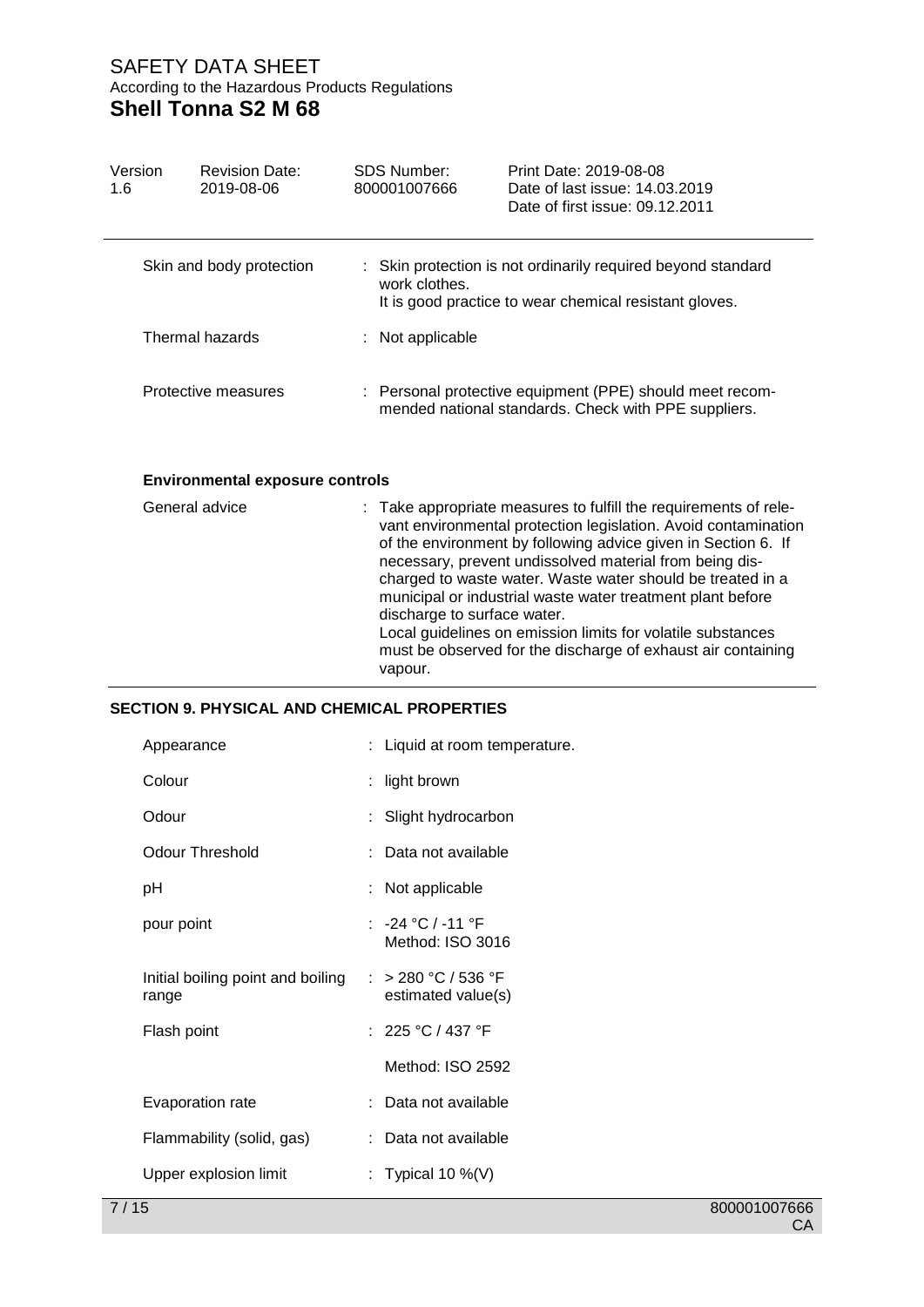| Version<br>1.6 |                 | <b>Revision Date:</b><br>2019-08-06 | <b>SDS Number:</b><br>800001007666                  | Print Date: 2019-08-08<br>Date of last issue: 14.03.2019<br>Date of first issue: 09.12.2011 |
|----------------|-----------------|-------------------------------------|-----------------------------------------------------|---------------------------------------------------------------------------------------------|
|                |                 | Lower explosion limit               | : Typical 1 %(V)                                    |                                                                                             |
|                | Vapour pressure |                                     | : < 0.5 Pa (20 °C / 68 °F)<br>estimated value(s)    |                                                                                             |
|                |                 | Relative vapour density             | $\therefore$ > 1<br>estimated value(s)              |                                                                                             |
|                |                 | Relative density                    | : $0.879$ (15 °C / 59 °F)                           |                                                                                             |
|                | Density         |                                     |                                                     | : 879 kg/m3 (15.0 °C / 59.0 °F)Method: ISO 12185                                            |
|                | Solubility(ies) | Water solubility                    | : negligible                                        |                                                                                             |
|                |                 | Solubility in other solvents        | : Data not available                                |                                                                                             |
|                | octanol/water   | Partition coefficient: n-           | : $log Pow: > 6$                                    | (based on information on similar products)                                                  |
|                |                 | Auto-ignition temperature           | : > 320 °C / 608 °F                                 |                                                                                             |
|                |                 | Decomposition temperature           | : Data not available                                |                                                                                             |
|                | Viscosity       | Viscosity, dynamic                  | : Data not available                                |                                                                                             |
|                |                 | Viscosity, kinematic                | : 68 mm2/s (40.0 °C / 104.0 °F)<br>Method: ISO 3104 |                                                                                             |
|                |                 |                                     | 8.6 mm2/s (100 °C / 212 °F)<br>Method: ISO 3104     |                                                                                             |
|                |                 | <b>Explosive properties</b>         | Not classified                                      |                                                                                             |
|                |                 | Oxidizing properties                | Data not available                                  |                                                                                             |
|                | Conductivity    |                                     |                                                     | This material is not expected to be a static accumulator.                                   |
|                |                 |                                     |                                                     |                                                                                             |

### **SECTION 10. STABILITY AND REACTIVITY**

| Reactivity         | : The product does not pose any further reactivity hazards in<br>addition to those listed in the following sub-paragraph. |
|--------------------|---------------------------------------------------------------------------------------------------------------------------|
| Chemical stability | : Stable.                                                                                                                 |
| tions              | Possibility of hazardous reac- : Reacts with strong oxidising agents.                                                     |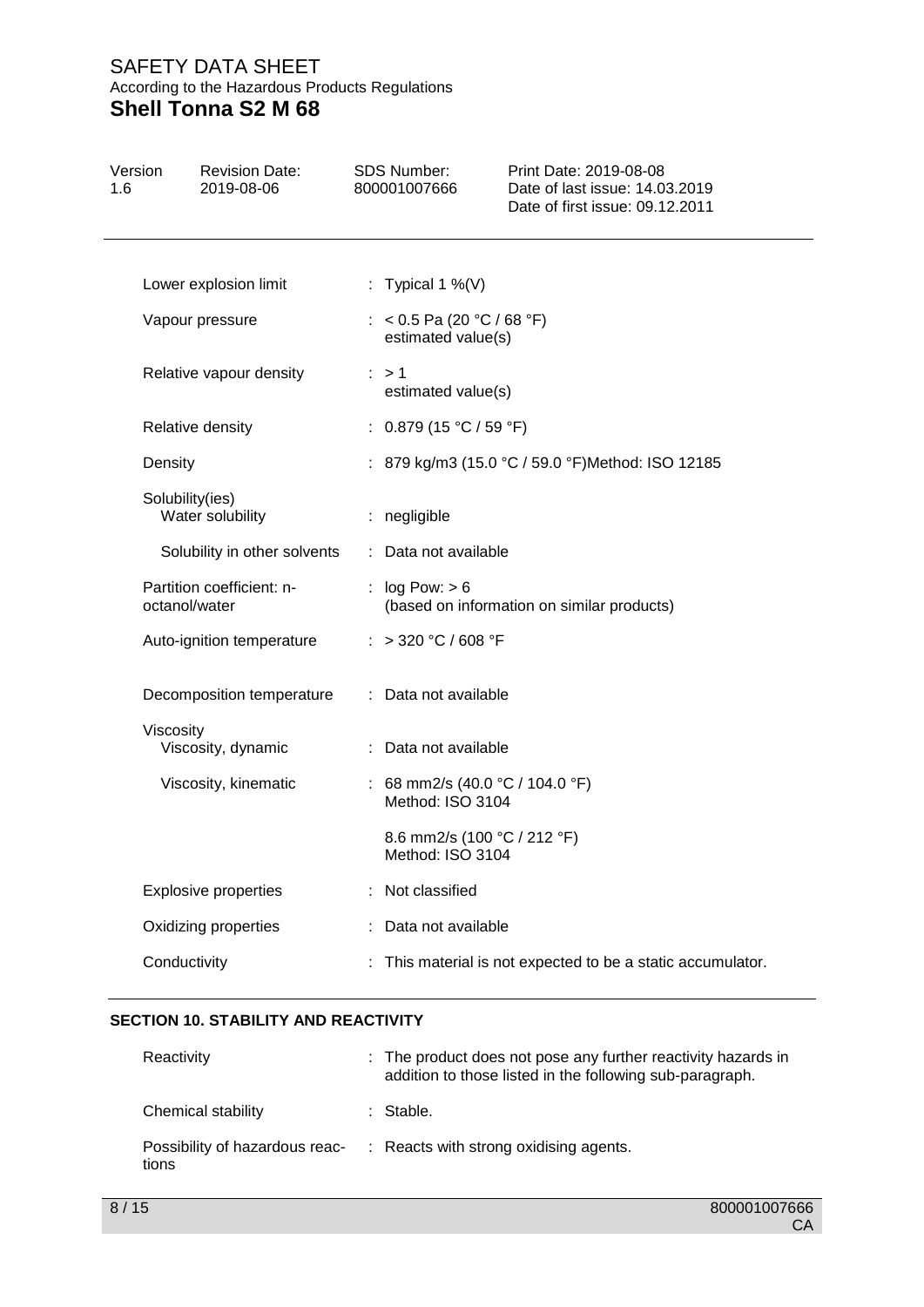| Version<br>1.6 | <b>Revision Date:</b><br>2019-08-06                               | SDS Number:<br>800001007666 | Print Date: 2019-08-08<br>Date of last issue: 14.03.2019<br>Date of first issue: 09.12.2011                                                                                                                                                  |
|----------------|-------------------------------------------------------------------|-----------------------------|----------------------------------------------------------------------------------------------------------------------------------------------------------------------------------------------------------------------------------------------|
|                | Conditions to avoid                                               |                             | : Extremes of temperature and direct sunlight.                                                                                                                                                                                               |
|                | Incompatible materials                                            | : Strong oxidising agents.  |                                                                                                                                                                                                                                              |
| products       | Hazardous decomposition                                           |                             | : No decomposition if stored and applied as directed.                                                                                                                                                                                        |
|                | <b>SECTION 11. TOXICOLOGICAL INFORMATION</b>                      |                             |                                                                                                                                                                                                                                              |
|                | Basis for assessment                                              |                             | : Information given is based on data on the components and<br>the toxicology of similar products. Unless indicated otherwise,<br>the data presented is representative of the product as a<br>whole, rather than for individual component(s). |
|                | Information on likely routes of exposure<br>accidental ingestion. |                             | Skin and eye contact are the primary routes of exposure although exposure may occur following                                                                                                                                                |
|                | <b>Acute toxicity</b>                                             |                             |                                                                                                                                                                                                                                              |

### **Product:**

| Acute oral toxicity       | : LD50 (rat): $> 5,000$ mg/kg<br>Remarks: Low toxicity:<br>Based on available data, the classification criteria are not met.    |
|---------------------------|---------------------------------------------------------------------------------------------------------------------------------|
| Acute inhalation toxicity | : Remarks: Based on available data, the classification criteria<br>are not met.                                                 |
| Acute dermal toxicity     | : LD50 (Rabbit): $> 5,000$ mg/kg<br>Remarks: Low toxicity:<br>Based on available data, the classification criteria are not met. |

### **Skin corrosion/irritation**

### **Product:**

Remarks: Slightly irritating to skin. Prolonged or repeated skin contact without proper cleaning can clog the pores of the skin resulting in disorders such as oil acne/folliculitis. Based on available data, the classification criteria are not met.

### **Serious eye damage/eye irritation**

## **Product:**

Remarks: Slightly irritating to the eye. Based on available data, the classification criteria are not met.

### **Respiratory or skin sensitisation**

## **Product:**

Remarks: Not a skin sensitiser.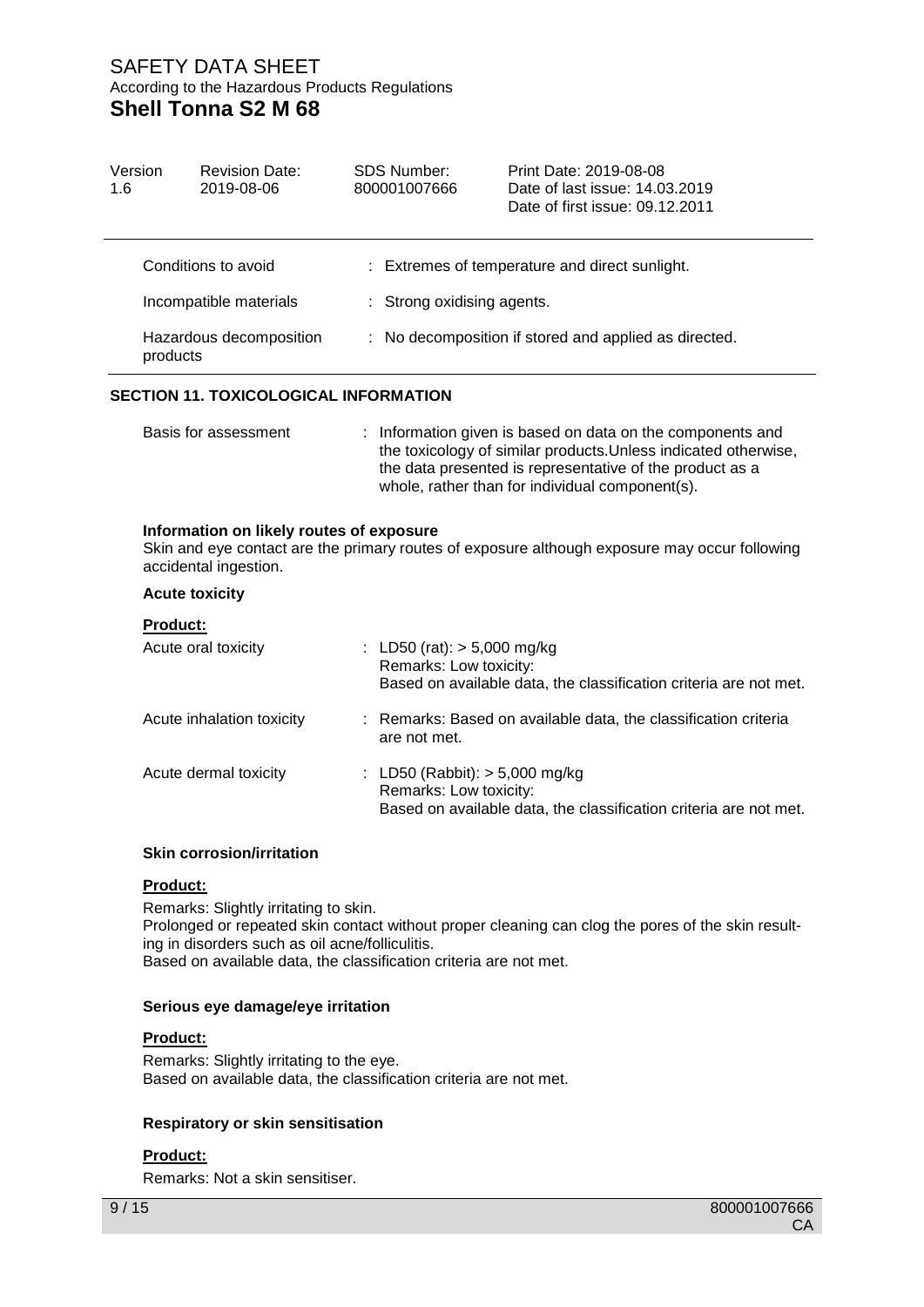| Version<br>1 6 | <b>Revision Date:</b><br>2019-08-06 | <b>SDS Number:</b><br>800001007666 | Print Date: 2019-08-08<br>Date of last issue: 14.03.2019<br>Date of first issue: 09.12.2011 |  |
|----------------|-------------------------------------|------------------------------------|---------------------------------------------------------------------------------------------|--|
|                |                                     |                                    |                                                                                             |  |

Based on available data, the classification criteria are not met.

### **Germ cell mutagenicity**

#### **Product:**

Genotoxicity in vivo : Remarks: Non mutagenic Based on available data, the classification criteria are not met.

#### **Carcinogenicity**

#### **Product:**

Remarks: Not a carcinogen. Based on available data, the classification criteria are not met.

Remarks: Product contains mineral oils of types shown to be non-carcinogenic in animal skinpainting studies.

Highly refined mineral oils are not classified as carcinogenic by the International Agency for Research on Cancer (IARC).

| <b>IARC</b>                  | No component of this product present at levels greater than or<br>equal to 0.1% is identified as probable, possible or confirmed<br>human carcinogen by IARC. |
|------------------------------|---------------------------------------------------------------------------------------------------------------------------------------------------------------|
| <b>OSHA</b>                  | No component of this product present at levels greater than or<br>equal to 0.1% is on OSHA's list of regulated carcinogens.                                   |
| <b>NTP</b>                   | No component of this product present at levels greater than or<br>equal to 0.1% is identified as a known or anticipated carcinogen<br>by NTP.                 |
| <b>Reproductive toxicity</b> |                                                                                                                                                               |
| <b>Product:</b>              |                                                                                                                                                               |
| Effects on fertility         |                                                                                                                                                               |
|                              | Remarks: Not a developmental toxicant.<br>Does not impair fertility.<br>Based on available data, the classification criteria are not met.                     |
|                              |                                                                                                                                                               |

#### **STOT - single exposure**

#### **Product:**

Remarks: Based on available data, the classification criteria are not met.

### **STOT - repeated exposure**

## **Product:**

Remarks: Based on available data, the classification criteria are not met.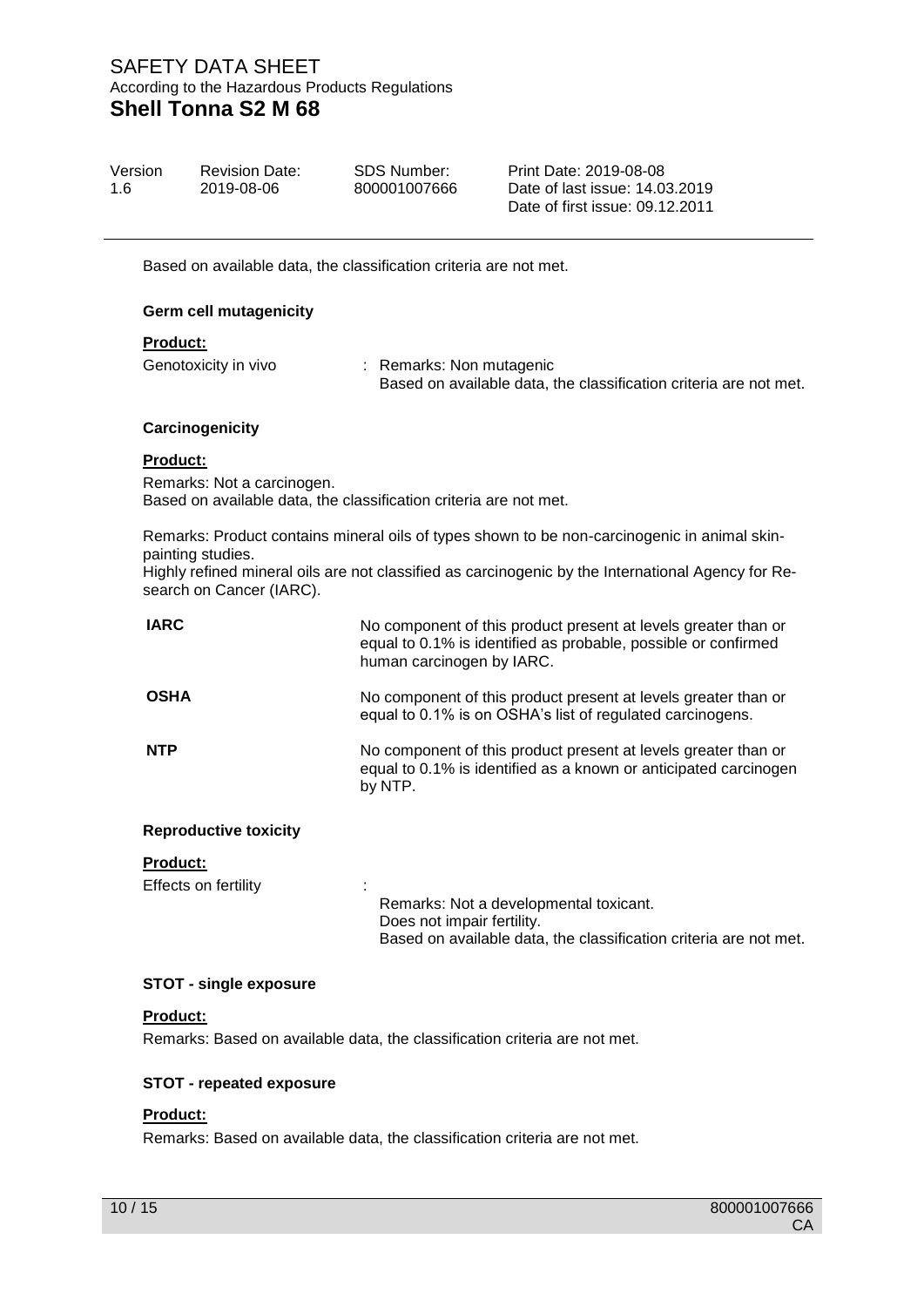| Version | <b>Revision Date:</b> | <b>SDS Number:</b> | Print |
|---------|-----------------------|--------------------|-------|
| -1.6    | 2019-08-06            | 800001007666       | Date  |
|         |                       |                    | Date  |

Date: 2019-08-08 of last issue: 14.03.2019 Date of first issue: 09.12.2011

### **Aspiration toxicity**

## **Product:**

Not an aspiration hazard.

#### **Further information**

#### **Product:**

Remarks: Used oils may contain harmful impurities that have accumulated during use. The concentration of such impurities will depend on use and they may present risks to health and the environment on disposal.

ALL used oil should be handled with caution and skin contact avoided as far as possible.

Remarks: Slightly irritating to respiratory system.

### **SECTION 12. ECOLOGICAL INFORMATION**

| Basis for assessment                                 | Ecotoxicological data have not been determined specifically<br>for this product.<br>Information given is based on a knowledge of the components<br>and the ecotoxicology of similar products.<br>Unless indicated otherwise, the data presented is representa-<br>tive of the product as a whole, rather than for individual com-<br>ponent(s).(LL/EL/IL50 expressed as the nominal amount of<br>product required to prepare aqueous test extract). |
|------------------------------------------------------|-----------------------------------------------------------------------------------------------------------------------------------------------------------------------------------------------------------------------------------------------------------------------------------------------------------------------------------------------------------------------------------------------------------------------------------------------------|
| <b>Ecotoxicity</b>                                   |                                                                                                                                                                                                                                                                                                                                                                                                                                                     |
| <b>Product:</b>                                      |                                                                                                                                                                                                                                                                                                                                                                                                                                                     |
| Toxicity to fish (Acute toxici-<br>ty)               | Remarks: LL/EL/IL50 > 100 mg/l<br>Practically non toxic:<br>Based on available data, the classification criteria are not met.                                                                                                                                                                                                                                                                                                                       |
| Toxicity to crustacean (Acute<br>toxicity)           | Remarks: LL/EL/IL50 > 100 mg/l<br>Practically non toxic:<br>Based on available data, the classification criteria are not met.                                                                                                                                                                                                                                                                                                                       |
| Toxicity to algae/aquatic<br>plants (Acute toxicity) | Remarks: LL/EL/IL50 > 100 mg/l<br>Practically non toxic:<br>Based on available data, the classification criteria are not met.                                                                                                                                                                                                                                                                                                                       |
| Toxicity to fish (Chronic tox-<br>icity)             | : Remarks: Data not available                                                                                                                                                                                                                                                                                                                                                                                                                       |
| Toxicity to crustacean<br>(Chronic toxicity)         | : Remarks: Data not available                                                                                                                                                                                                                                                                                                                                                                                                                       |
| Toxicity to microorganisms                           | Remarks: Data not available                                                                                                                                                                                                                                                                                                                                                                                                                         |
| 11/15                                                | 800001007666                                                                                                                                                                                                                                                                                                                                                                                                                                        |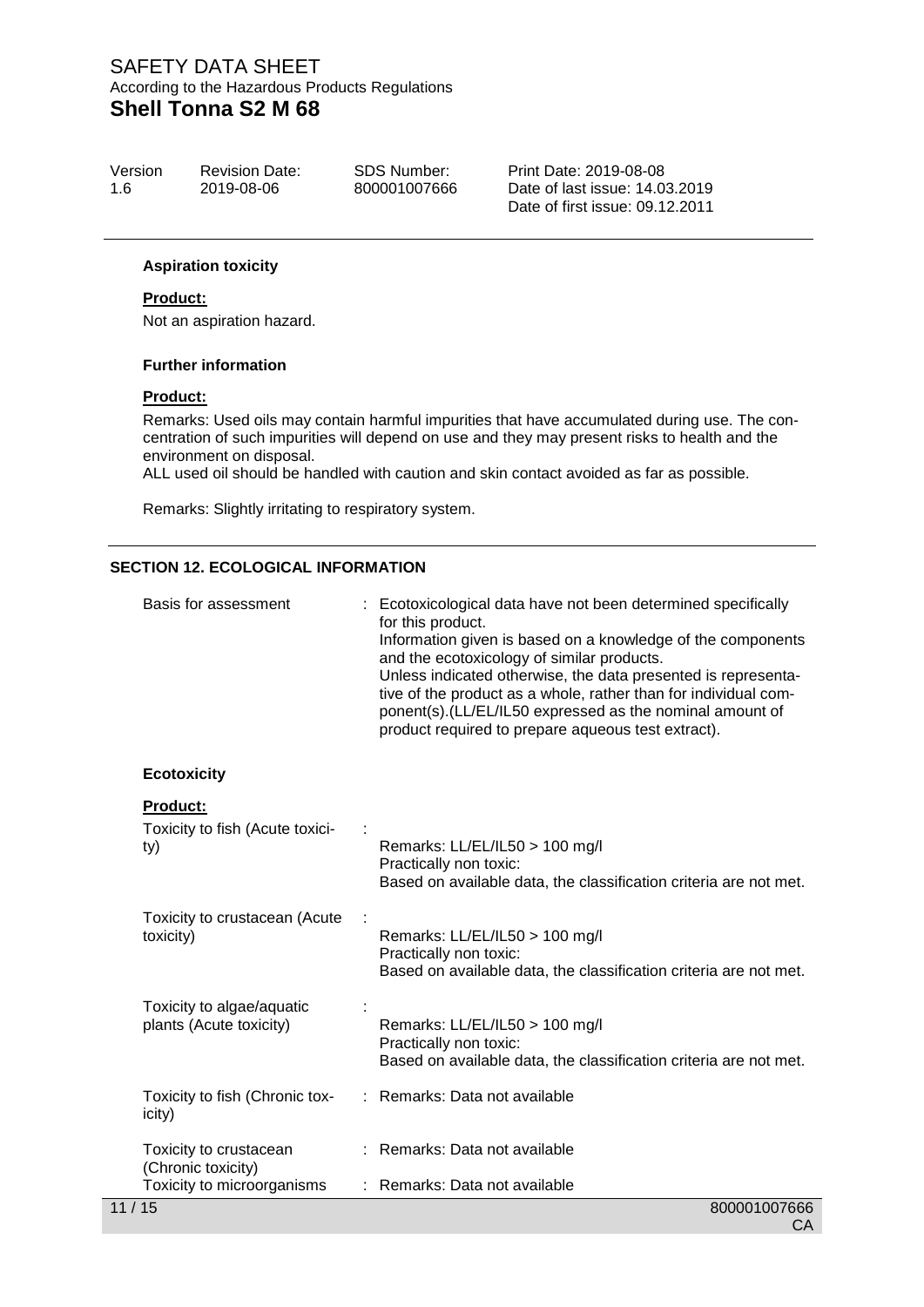| Version<br>1.6 | <b>Revision Date:</b><br>2019-08-06        | <b>SDS Number:</b><br>800001007666 | Print Date: 2019-08-08<br>Date of last issue: 14.03.2019<br>Date of first issue: 09.12.2011                                                                                                                                                           |  |  |
|----------------|--------------------------------------------|------------------------------------|-------------------------------------------------------------------------------------------------------------------------------------------------------------------------------------------------------------------------------------------------------|--|--|
|                | (Acute toxicity)                           |                                    |                                                                                                                                                                                                                                                       |  |  |
|                | <b>Persistence and degradability</b>       |                                    |                                                                                                                                                                                                                                                       |  |  |
|                | Product:                                   |                                    |                                                                                                                                                                                                                                                       |  |  |
|                | Biodegradability                           |                                    | : Remarks: Not readily biodegradable.<br>Major constituents are inherently biodegradable, but contains<br>components that may persist in the environment.                                                                                             |  |  |
|                | <b>Bioaccumulative potential</b>           |                                    |                                                                                                                                                                                                                                                       |  |  |
|                | <b>Product:</b>                            |                                    |                                                                                                                                                                                                                                                       |  |  |
|                | Bioaccumulation                            | cumulate.                          | : Remarks: Contains components with the potential to bioac-                                                                                                                                                                                           |  |  |
|                | Partition coefficient: n-<br>octanol/water | : $log Pow: > 6$                   | Remarks: (based on information on similar products)                                                                                                                                                                                                   |  |  |
|                | <b>Mobility in soil</b>                    |                                    |                                                                                                                                                                                                                                                       |  |  |
|                | <b>Product:</b>                            |                                    |                                                                                                                                                                                                                                                       |  |  |
| Mobility       |                                            | mobile.                            | : Remarks: Liquid under most environmental conditions.<br>If it enters soil, it will adsorb to soil particles and will not be                                                                                                                         |  |  |
|                |                                            | Remarks: Floats on water.          |                                                                                                                                                                                                                                                       |  |  |
|                | Other adverse effects                      |                                    |                                                                                                                                                                                                                                                       |  |  |
|                | <b>Product:</b>                            |                                    |                                                                                                                                                                                                                                                       |  |  |
|                | Additional ecological infor-<br>mation     | conditions of use.                 | : Does not have ozone depletion potential, photochemical<br>ozone creation potential or global warming potential.<br>Product is a mixture of non-volatile components, which will not<br>be released to air in any significant quantities under normal |  |  |
|                |                                            | Poorly soluble mixture.            | Causes physical fouling of aquatic organisms.                                                                                                                                                                                                         |  |  |
|                |                                            |                                    | Mineral oil does not cause chronic toxicity to aquatic organ-<br>isms at concentrations less than 1 mg/l.                                                                                                                                             |  |  |
|                |                                            |                                    |                                                                                                                                                                                                                                                       |  |  |

# **SECTION 13. DISPOSAL CONSIDERATIONS**

| <b>Disposal methods</b> |                                                                                                                                                                                                                                        |
|-------------------------|----------------------------------------------------------------------------------------------------------------------------------------------------------------------------------------------------------------------------------------|
| Waste from residues     | : Recover or recycle if possible.<br>It is the responsibility of the waste generator to determine the<br>toxicity and physical properties of the material generated to<br>determine the proper waste classification and disposal meth- |
| 12/15                   | 800001007666                                                                                                                                                                                                                           |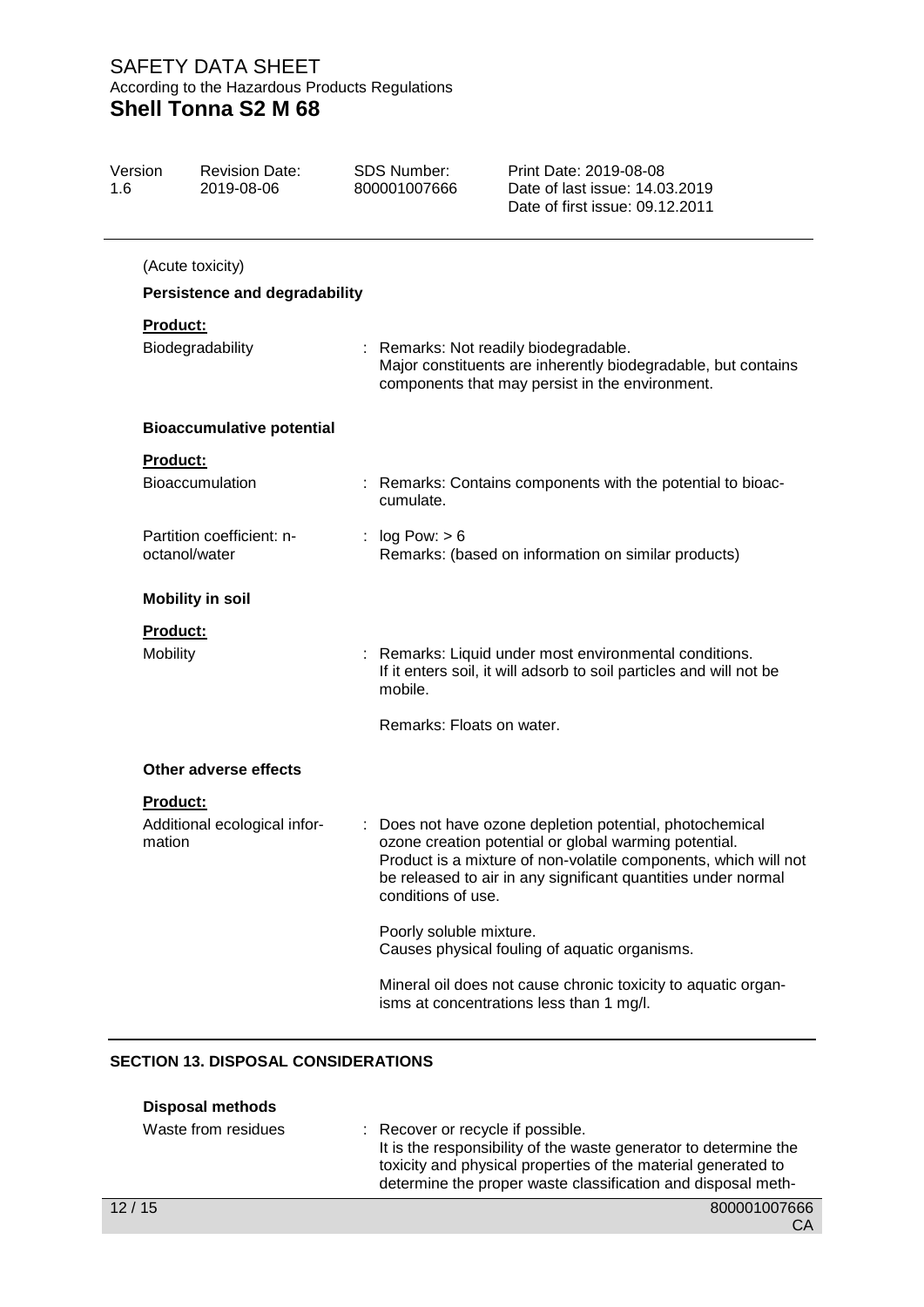| Version<br>1.6               | <b>Revision Date:</b><br>2019-08-06 | <b>SDS Number:</b><br>800001007666                                                                                      | Print Date: 2019-08-08<br>Date of last issue: 14,03,2019<br>Date of first issue: 09.12.2011                                                                                                                                                                                                               |  |  |
|------------------------------|-------------------------------------|-------------------------------------------------------------------------------------------------------------------------|-----------------------------------------------------------------------------------------------------------------------------------------------------------------------------------------------------------------------------------------------------------------------------------------------------------|--|--|
|                              |                                     | ods in compliance with applicable regulations.<br>Do not dispose into the environment, in drains or in water<br>courses |                                                                                                                                                                                                                                                                                                           |  |  |
|                              |                                     |                                                                                                                         | Waste product should not be allowed to contaminate soil or<br>ground water, or be disposed of into the environment.<br>Waste, spills or used product is dangerous waste.                                                                                                                                  |  |  |
| Contaminated packaging       |                                     |                                                                                                                         | : Dispose in accordance with prevailing regulations, preferably<br>to a recognized collector or contractor. The competence of<br>the collector or contractor should be established beforehand.<br>Disposal should be in accordance with applicable regional,<br>national, and local laws and regulations. |  |  |
| Local legislation<br>Remarks |                                     |                                                                                                                         | : Disposal should be in accordance with applicable regional,<br>national, and local laws and regulations.                                                                                                                                                                                                 |  |  |

## **SECTION 14. TRANSPORT INFORMATION**

### **National Regulations**

**TDG** Not regulated as a dangerous good

### **International Regulations**

**IATA-DGR**

Not regulated as a dangerous good

#### **IMDG-Code**

Not regulated as a dangerous good

### **Transport in bulk according to Annex II of MARPOL 73/78 and the IBC Code**

Not applicable for product as supplied. MARPOL Annex 1 rules apply for bulk shipments by sea.

#### **Special precautions for user**

Remarks : Special Precautions: Refer to Section 7, Handling & Storage, for special precautions which a user needs to be aware of or needs to comply with in connection with transport.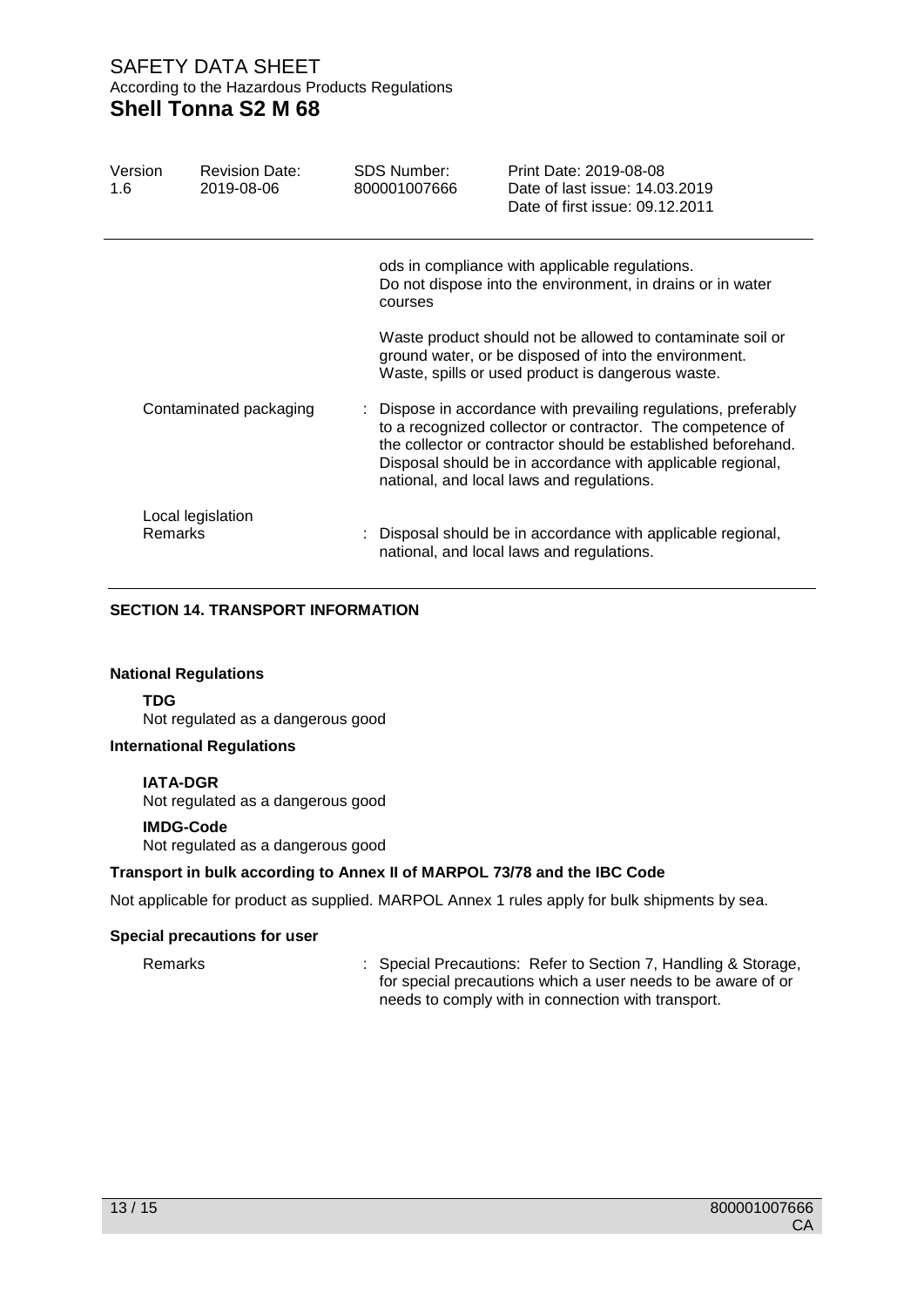| Version | <b>Revision Date:</b> | SDS Number:  | Print Date: 2019-08-08          |
|---------|-----------------------|--------------|---------------------------------|
| 1.6     | 2019-08-06            | 800001007666 | Date of last issue: 14,03,2019  |
|         |                       |              | Date of first issue: 09.12.2011 |

## **SECTION 15. REGULATORY INFORMATION**

#### **Safety, health and environmental regulations/legislation specific for the substance or mixture**

The regulatory information is not intended to be comprehensive. Other regulations may apply to this material.

This product has been classified in accordance with the hazard criteria of the Hazardous Products Regulations (HPR) and the SDS contains all the information required by the HPR.

| The components of this product are reported in the following inventories: |  |                                            |  |  |
|---------------------------------------------------------------------------|--|--------------------------------------------|--|--|
| <b>EINECS</b>                                                             |  | : All components listed or polymer exempt. |  |  |
| TSCA                                                                      |  | : All components listed.                   |  |  |
| <b>DSL</b>                                                                |  | : All components listed.                   |  |  |

### **SECTION 16. OTHER INFORMATION**

#### **Full text of other abbreviations**

AICS - Australian Inventory of Chemical Substances; ANTT - National Agency for Transport by Land of Brazil; ASTM - American Society for the Testing of Materials; bw - Body weight; CMR - Carcinogen, Mutagen or Reproductive Toxicant; DIN - Standard of the German Institute for Standardisation; DSL - Domestic Substances List (Canada); ECx - Concentration associated with x% response; ELx - Loading rate associated with x% response; EmS - Emergency Schedule; ENCS - Existing and New Chemical Substances (Japan); ErCx - Concentration associated with x% growth rate response; ERG - Emergency Response Guide; GHS - Globally Harmonized System; GLP - Good Laboratory Practice; IARC - International Agency for Research on Cancer; IATA - International Air Transport Association; IBC - International Code for the Construction and Equipment of Ships carrying Dangerous Chemicals in Bulk; IC50 - Half maximal inhibitory concentration; ICAO - International Civil Aviation Organization; IECSC - Inventory of Existing Chemical Substances in China; IMDG - International Maritime Dangerous Goods; IMO - International Maritime Organization; ISHL - Industrial Safety and Health Law (Japan); ISO - International Organisation for Standardization; KECI - Korea Existing Chemicals Inventory; LC50 - Lethal Concentration to 50 % of a test population; LD50 - Lethal Dose to 50% of a test population (Median Lethal Dose); MARPOL - International Convention for the Prevention of Pollution from Ships; n.o.s. - Not Otherwise Specified; Nch - Chilean Norm; NO(A)EC - No Observed (Adverse) Effect Concentration; NO(A)EL - No Observed (Adverse) Effect Level; NOELR - No Observable Effect Loading Rate; NOM - Official Mexican Norm; NTP - National Toxicology Program; NZIoC - New Zealand Inventory of Chemicals; OECD - Organization for Economic Co-operation and Development; OPPTS - Office of Chemical Safety and Pollution Prevention; PBT - Persistent, Bioaccumulative and Toxic substance; PICCS - Philippines Inventory of Chemicals and Chemical Substances; (Q)SAR - (Quantitative) Structure Activity Relationship; REACH - Regulation (EC) No 1907/2006 of the European Parliament and of the Council concerning the Registration, Evaluation, Authorisation and Restriction of Chemicals; SADT - Self-Accelerating Decomposition Temperature; SDS - Safety Data Sheet; TCSI - Taiwan Chemical Substance Inventory; TDG - Transportation of Dangerous Goods; TSCA - Toxic Substances Control Act (United States); UN - United Nations; UNRTDG - United Nations Recommendations on the Transport of Dangerous Goods; vPvB - Very Persistent and Very Bioaccumulative; WHMIS - Workplace Hazardous Materials Information System